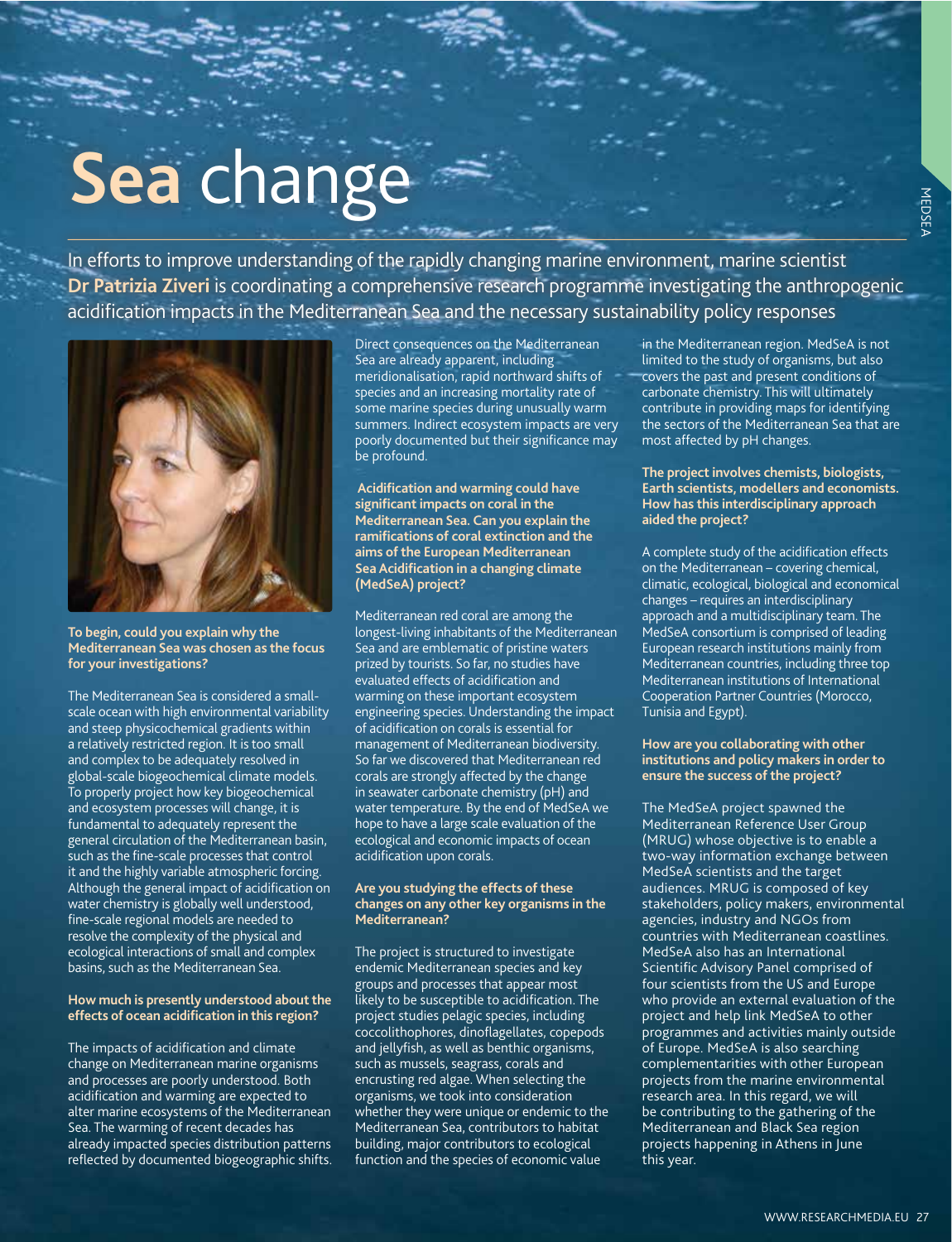**MEDSEA** 

## **Projecting** the **future** from the **past**

Whilst the impacts of ocean acidification are generally well acknowledged, local-level changes remain a mystery.The **MedSeA** project is building a clearer picture of the Mediterranean Sea's response to elevated atmospheric CO $_{_2}$  conditions focusing on ocean acidification and warming

**OCEANS ARE HOME** to around 80 per cent of the world's biodiversity and they produce over 50 per cent of the atmospheric oxygen. Yet, whilst they underpin life on Earth, much of the marine environment remains a mystery. Against this context, developing appropriate policy responses to anthropogenic influences can be challenging. The International Union for Conservation of Nature (IUCN) observes that the threats facing the marine environment are numerous and complex. One way to ensure that the oceans are more effectively protected is to assemble a robust body of scientific information.

A region currently receiving particular attention is the Mediterranean Sea. With a resident population of 150 million, in 22 countries on the Mediterranean coast, it is an economically and socially vital marine ecosystem. Of particular concern is the impact from ocean acidification and warming, which can affect marine biodiversity, and the goods and services they provide.

#### **UNDERSTANDING THE LEGACY OF OCEAN ACIDIFICATION**

The European Mediterranean Sea Acidification in a changing climate (MedSeA) project is a collaborative initiative aiming to provide robust science-based modern conditions and projections of ocean acidification within the Mediterranean Sea. Funded by the EU Seventh Framework Programme (FP7), it comprises 22 institutions from 12 countries.

The overriding objective is to deliver important and relevant information to stakeholders and policy makers on the basin-scale for smarter regional adaptation and mitigation strategies.

Project Coordinator Patrizia Ziveri explains that future projections are the central focus in MedSeA, emphasises identifying best estimates and related uncertainties of future changes in the Mediterranean Sea, including pH, calcium carbonate saturation states and other biogeochemicalecosystem variables. In addition, they are assessing the changes in habitat suitability of relevant ecologically- and economically-important species: "Projections will be based on new observations of chemical conditions as well as experimental data on the responses of key organisms and ecosystems to acidification and warming," Ziveri outlines.

The Intergovernmental Panel on Climate Change clearly acknowledges that global climate changes and  $CO<sub>2</sub>$  emission rates are now occurring much faster than at any time in the last 300 million years. At present, we know that the ocean is responsible for the uptake of around 25 per cent of the  $CO<sub>2</sub>$ produced through the burning of fossil fuels, cement production and deforestation that is emitted to the atmosphere. This means the ocean has been absorbing  $\mathsf{CO}_2$  and reducing global warming rates. However, it is now believed that the tipping point has been reached and the ocean has absorbed so much  $\mathsf{CO}_2$  that its own chemistry is altering, as Ziveri elaborates: "Ocean pH is declining, with

model projections indicating that the rate of decline will only increase with time". This has the potential to significantly alter oceanic processes and systems, which in turn will severely impact on marine ecosystems and socioeconomic activities.

As a part of assembling data on these changes, MedSeA is in its second year of conducting finescale regional studies into oceanic acidification through a trans-Mediterranean oceanographic cruise on the Spanish R/V Angeles Alvariño covering 27 sample stations from Cadiz, Spain to Heraklion, Crete, Greece, and then to Barcelona, Spain. Ocean acidification is occuring with other major environmental changes either directly linked to the rapid increase of atmospheric  $CO<sub>2</sub>$  or other direct anthropogenic pressures such as overfishing, pollution, and invasion of new species by very intense marine shipping.

The major objective of the 2013 MedSeA research cruise is to complete a comprehensive water column sampling in both the eastern and western Mediterranean. "The cruise provide diverse water sampling for several chemical and biological parameters and processes as well as undisturbed recent sediment to study anthropogenic effects occurring in the past two centuries," she notes. The GEOTRACES programme is also contributing to this work.

Thousands of samples are taken for seawater chemistry, sediments, plankton and bioaerosols.

© F GAZEAU



The risk posed by warming and acidification continues to become more acute and integrated management supported by robust data is critical